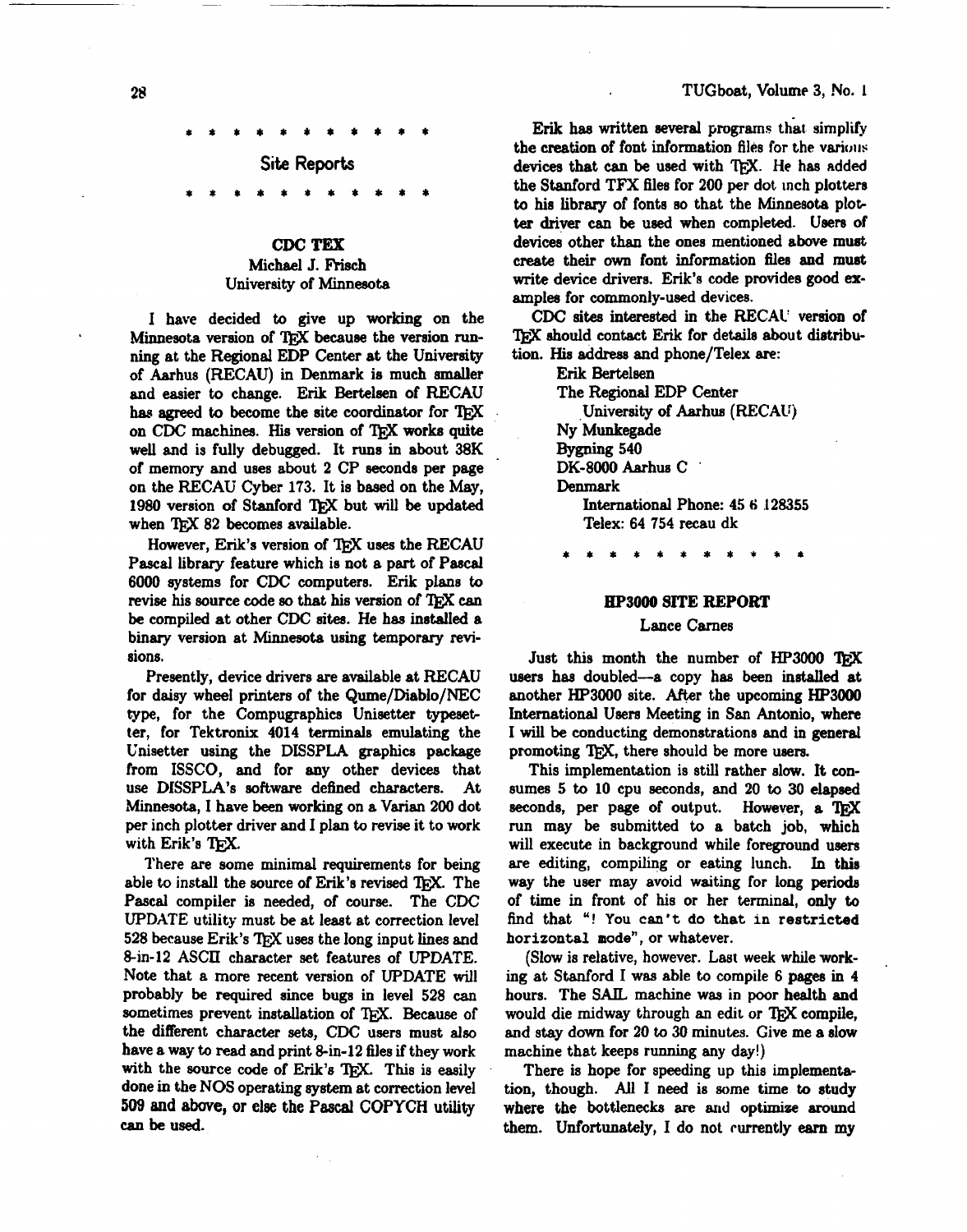TUGboet, Volume 3, No. **1** 

living by computerized typesetting, nor do I have a sponsor for my TRXploits. Time must be stolen from my ewnings and weekends to apply the *acaseary*  **touches** *to* **this** implementation.

The **HewIetbPackard Boise** Divieion is **hard** *at*  **work** on a device **driver** for the **HP2680 Laser**  Printer. At a resolution of 180 dots/inch this will provide a useful device for printing training manuals, technical documentation and other similar materials.

## TEX AT UNIVERSITY OF MILAN

## G. Canzii D. Lucarella A. Pilenga

Since November 1981, PASCAL TRX runs succesfully on **IBM** computer, series 3032, under MVS **operating** system in a batch environment. Output is on VERSATEC printer-plotter off-line. TFX has **been** compiled by "PASCAL 8000" **release** 2. The TFX release was received from Stanford University through I. Zabala on October 1980, using **TFX** 

The following transport problems have been **fired:** 

- **"PASCAL 8000" doea** not accept more than one second level **EXTERNAL** procedure, therefore **all** SYSDEP routines were loaded respectively in "TEXPRE" and "TEX".
- To **paee** the compilation under "PASCAL *8000"*  intervention on syntax of some statement was required.
- QX works with ASCII **charactera** while **IBM**  3032 with EBCDIC code and therefore **we**  inserted *two* routines "EBCDICTOASCII" and "ASCIITOEBCDIC" to obtain I/O activity on our system.
- Run-time dynamic allocation of files **is**  not **allowed** under **MVS** operating *syetem.*  Consequently, and to optimize portability, we decided for static allocation of data **sete.**

To do that, it was necessary to implement two procedures:

- **a)** an initidhation procedure that loads **all file**  names;
- b) a procedure that, reading the font-names supplied by the user, opens the correspond**ing** file.
- $-$  "DRIVER" program for **VERSATEC** device has been rewritten.

The following problems **have** been met in the "preproce%eor" and **"processor"** modules.

**Since SYSDEP** was split, our discussion includes it. **"TEXPRE"** required **these** modifications:

- 1) "PASCAL 8000" does not initialise variable8, consequently the "Procedure INITPROCEDURE" la **called, aa** first, at the **beginning** of module.
- 2) We 'have written the "Procedure **REFRESH"**  that initializes those variables not present in "INITPROCEDURE".
- 3) All files have been declared as text-files.
- 4) In the "Procedure **GETNEXT"** we have added the global variable **"FONTE",** to **store** the fontname eupplied by the user.

"TEX' **required** the following modifications:

- 1) The same intervention already listed at points (I), (2) and (3) for **"TEXPRE".**
- 2) "PASCAL **8000"** generatea **red** numbers only in double precision (2 words). It **was** necessary **to**  reformat **"TBLFIL"** file that **now** contains variable length records. Consequently, routines to **access** this file in read/wrik have been changed.
- 3) Differing from Stanford, in our version the basic fonts **have** been pre-defined **in** the preproces-Therefore, the "Procedure DEFINEFONT" stores font infomation *ex*clusively in the static portion of T<sub>R</sub>X memory. We have written the "Procedure SPACE" to load into dynamic portion of memory the *space*  values for **every** font.
- 4) In the "HYPHENATIONWORD", besides existing initializations, we provided "TRUNCWORD  $(.0.) := 0$ " in "LEXICALORDER".

As future plans, we want to implement following

- a) a procedure to obtain automatic syllabic divi**eion** for Italian **language;**
- b) output driver for interfacing graphic terminal, model "TEKTRONIX 4Ol4".

As soon as possible this version of TFX on IBM **machines** should be available for distribution followed by a detailed documentation. For information, contact:

> Giwanni **Canzii**  Istituto **di** Cibernetica **Via** Viotti 3/5 20133 Milano, Italy

modules:

Thanks are due to the Stanford group for suggestions, to Prof. Giovanni Degli Antoni for his support, and to **Communication** and **Programming Project (between** Honeywell Informatior\ **Iystema Italia** and University of **Milan-Institute sf** cybernetic^) for sponsoring our activity.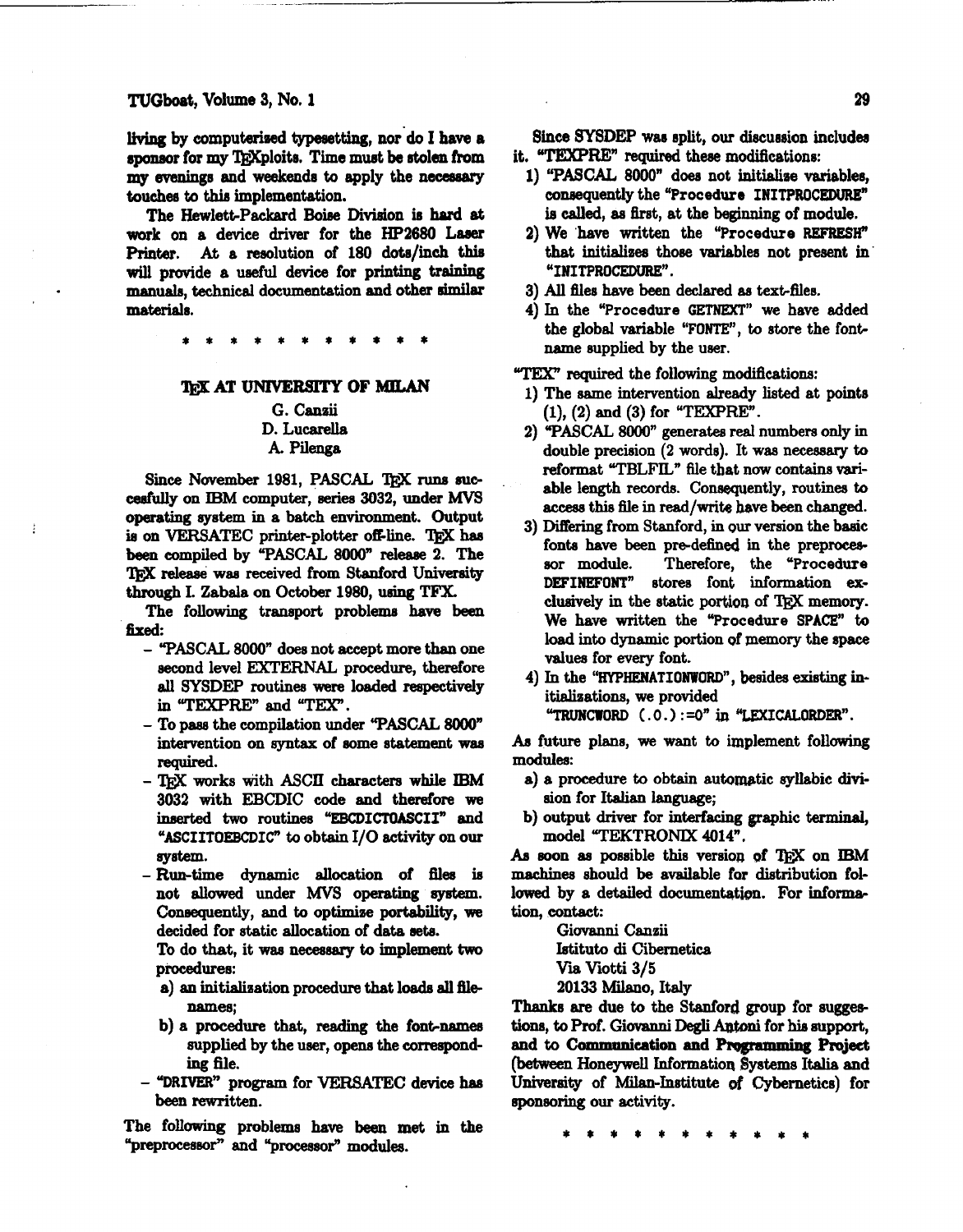# **=-news from Pisa**

by

L. Aiello **IEI, CNR** 

S. Pavan **ISI,** University

## *This* **is** *an example of our* **w-output**

'I&\$rmmiolPisa in **PASCAGVS** on the **IBM** 370/3033 of **CNUCE** (an Institute of the National Research Council) under VM/CMS. At **CNUCE we** have had access to a graphic station consisting of two screens: an alphanumeric IBM 3277 and a high reeolution display TEKTRONIX 619, interconnected via the **Display** Graphic Attachement **R9Q 7H0284.** We have also had access **to** a **VERSATEC,** a (not very) high-resolution (160 pixels per inch) electrostatic printer. Drivers have been implemented both to output T<sub>F</sub>X-DVI files on the **TEKTRONIX** and on the VERSATEC. Hence, the markup file is displayed and edited on the **IBM** 3277, while the formatted pages (or parts thenof) **are**  shown on the TEKTRONIX. Hardcopies of the final documents are produced on the **VERSATEC.** 

**TEX** seems fully tuned up: in the last couple of months, no bug has been reported by the (still small) T<sub>E</sub>X-user community. We have already produced **some** documents (letters, a thesis, few technical papers) and they "look **goodw.**  reported by the (still small) T<sub>E</sub>X-user community. We have already productions some documents (letters, a thesis, few technical papers) and they "look good We have developed some software around T<sub>E</sub>X, part in the form of

macros, some in the form of PASCAL extensions. A source of inspiration in the development of our software has been **SCRIBE.** In particular, **we** have taken from **SCRIHE** the idea of "type of document".

We have designed and implemented a Preprocessor for TrXthat knows about a **library** of types of documents and can access a data **base** of bibliographic entries. The user, by simply invoking one of the predefined types, is guided in the composition of his document and is allowed to ignore all of the low level formatting commands. Among other things, the numbering of chapten, sections, subsections is performed automatically, as well as the construction of the table of contents, index and bibliography, provided the type of document contains gnch components.

In order to allow the Preprocessor to build the bibliography automatically we have designed and implemented an Editor. It is a simple data base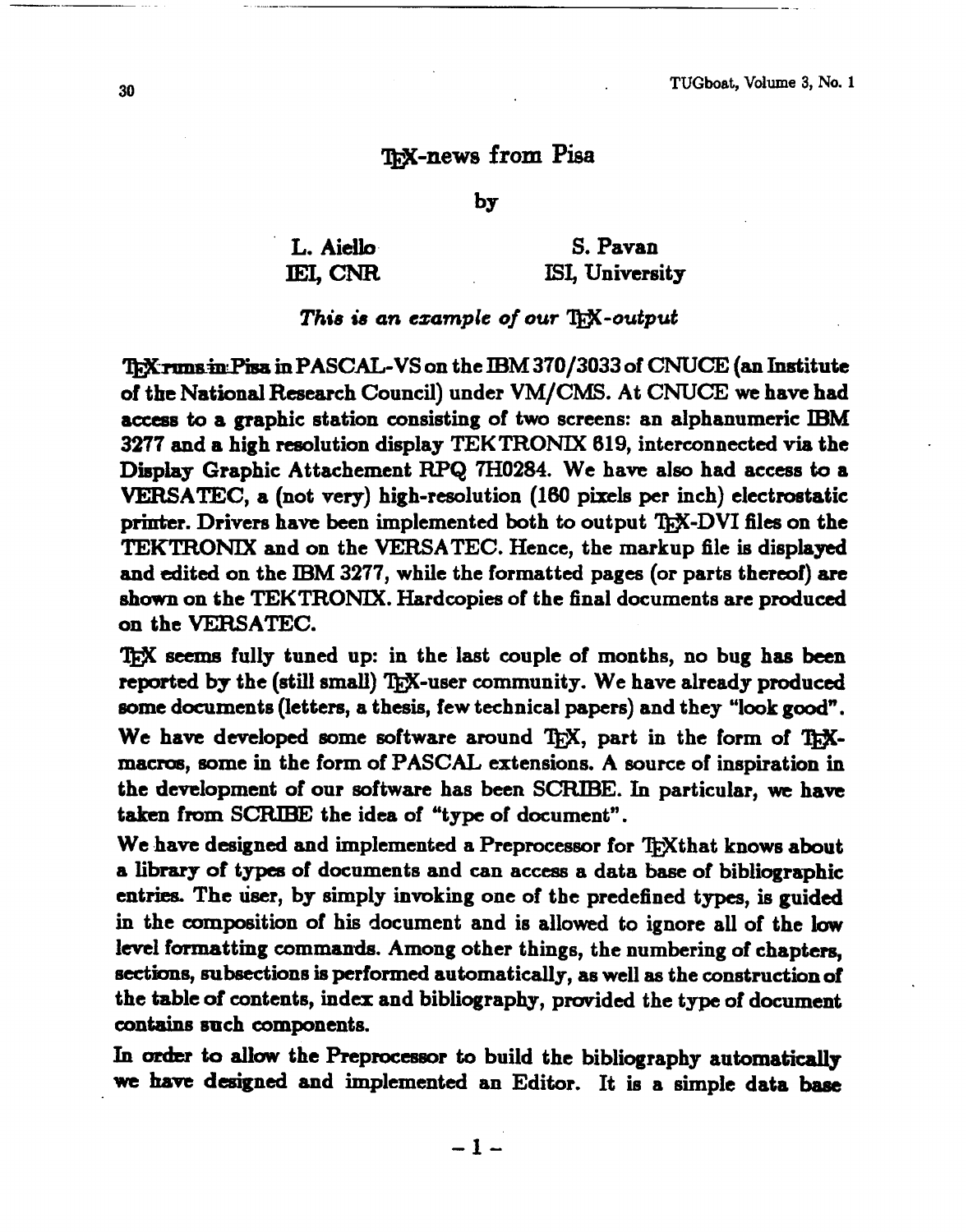**TUOboet, Volume 5, No. 1 31** 

*manugament* system. It is guided by the structure of a type of bibliographic entry and facilitates the construction of the bibliographic data base in the form accepted by the **Preprocessor**.

Our **software** is somehow documented but, for the moment, in Italian.

In developing our software we have always had portability in mind, from two **view** points:

- **1)** The Preprocessor and the Editor **are** written in **PASCAL-VS;** they are portable to other installations of T<sub>EX</sub> in PASCAL-VS.
- 2) The output of the Preprocessor is a legal  $\rm{Tr}X$ -input file; our  $\rm{Tr}X$ -able documents **may be** compiled by other installations.

The reactions of the first users in Pisa is satisfactory. We are still very **nnhsppy** about the hardware **we** have: **we** hope to get **soon** a better printer.

Various people, besides us, have contributed at various stages of the T<sub>EX</sub> project in Pisa: G. Attardi, M. Cupidi, D. Dariol, P. Falsini, G. Prini. Dariol and **Faleini** made the **inetallation** happen, Aiello and Pavan **took care** of the Preprocessor and Editor.